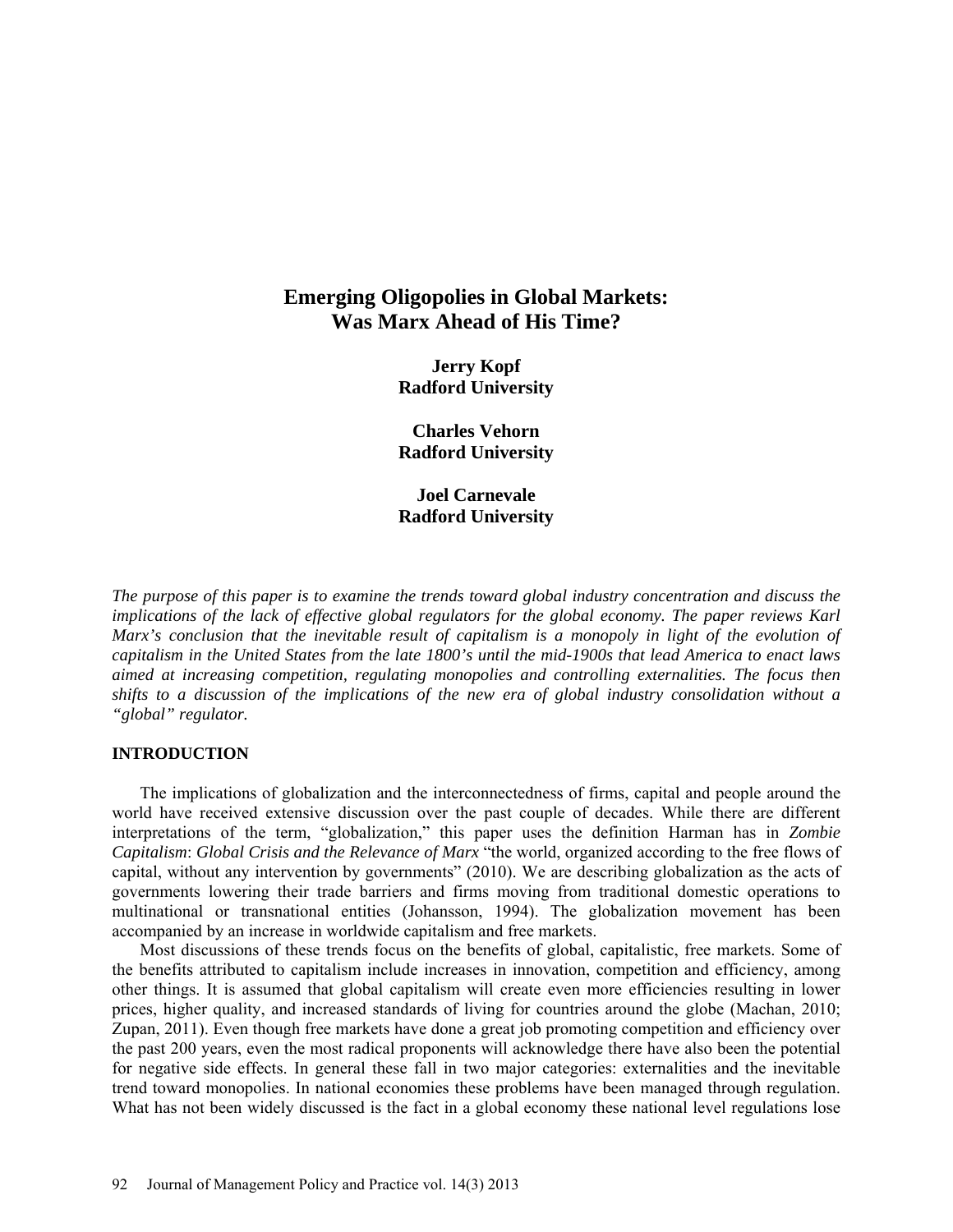their effectiveness and there are not yet any international bodies capable of setting and enforcing international regulations. The purpose of this paper is to examine the trends toward global industry concentration and the implications of the lack of effective global regulators for the global economy.

The paper will be separated into five main parts. Part one will review Karl Marx criticism of capitalism, particularly his conclusion that the inevitable result of capitalism is a monopoly. Part 2 will examine Marx's hypothesis in light of the evolution of capitalism in the United States from the late 1800's until the mid-1900s. We will describe the circumstances that lead America to enact laws aimed at increasing competition, regulating monopolies and using controlling externalities. Part 3 will then discuss the new era of global industry consolidation that is taking place as competition shits from competition within domestic markets towards global competition. This section focuses on the time period from the mid 1900's until today. Part 4 will provide a discussion of antitrust laws within a global economy. Part 5 will provide concluding remarks.

#### **LITERATURE REVIEW**

#### **Marx Criticisms of Capitalism**

Marx's fundamental criticism of capitalism is that capitalism's greatest strength, the ability to insure that only the most effective and efficient producers survive, is also its greatest weakness because it inevitably leads to monopolies (Dowd, 2002). No matter how many producers there are in a market initially, or how fiercely competitive the market may be, as more innovative and efficient producers drive less innovative and efficient producers out of business, over time the number of producers will decline until eventually the industry becomes an oligopoly and, ultimately, a monopoly.

Literature on Marx is very extensive, and encompasses many different conceptual frameworks and quantitative tests. Some of the literature questions the capability and/or sustainability of globalized industry and capitalism. Amin and Luckin (1996) use Marxist analysis in discussing historical capitalism and globalization. They discuss the recent challenges created by globalization and the implementation and functionality of its alternatives. Others, such as Dowd, have recently attempted to modernize Marx literature, emphasizing relevant aspects to current trends in capitalism (2002). Others, such as Friedman in, "The World Is Flat: a Brief History of the 21st Century," which gives an in-depth analysis on globalization in the 21st century and explains what he considerers to be the "ten forces that flattened the world" (2006), have argued that history has proven Marx wrong. We will attempt to go a step further than Dowd (2002) by hypothesizing that Marx may have been prematurely discredited and that, as history repeats itself on a global basis; his criticisms are once again a major concern.

#### **Historical Synopsis of Monopolies and Antitrust Laws**

Capitalism has been described as "a system whose specificity by comparison with previous systems lies precisely in the dominance of economic authority, "the law of value not only dictates economic life but all aspects of social life" (Amin & Luckin, 1996). The industrialization of the late 19th century propelled a very capitalistic environment and marked a turning point for the capitalist mode of production. Often referred to as "modern industry", evolution to the current capitalist system can largely be accredited to establishment of the mechanized factory in the nineteenth century (Amin & Luckin, 1996). One could even argue that with the concentration of power seen among industries during this period, Marx's concerns for capitalism may have been coming to fruition. By the early 1900s the United States was plagued with monopolies in almost every industry. The explosion of the industrial revolution beginning in the last part of the 18th century produced, among other things, market power never seen before. The growth among firms and industries developed to such an extent that various socio-economic issues began to take place. At the forefront of these mega-industries were the steel and railroad industries (Epstein & Greve, 2004).

Demand in the steel industry flourished between 1860 and 1900 due to the technological advances enabling firms to shift towards new low-cost methods of making steel. Even with the increased efficiencies in the production process, the industry still faced high fixed costs (Rogers, 2009). This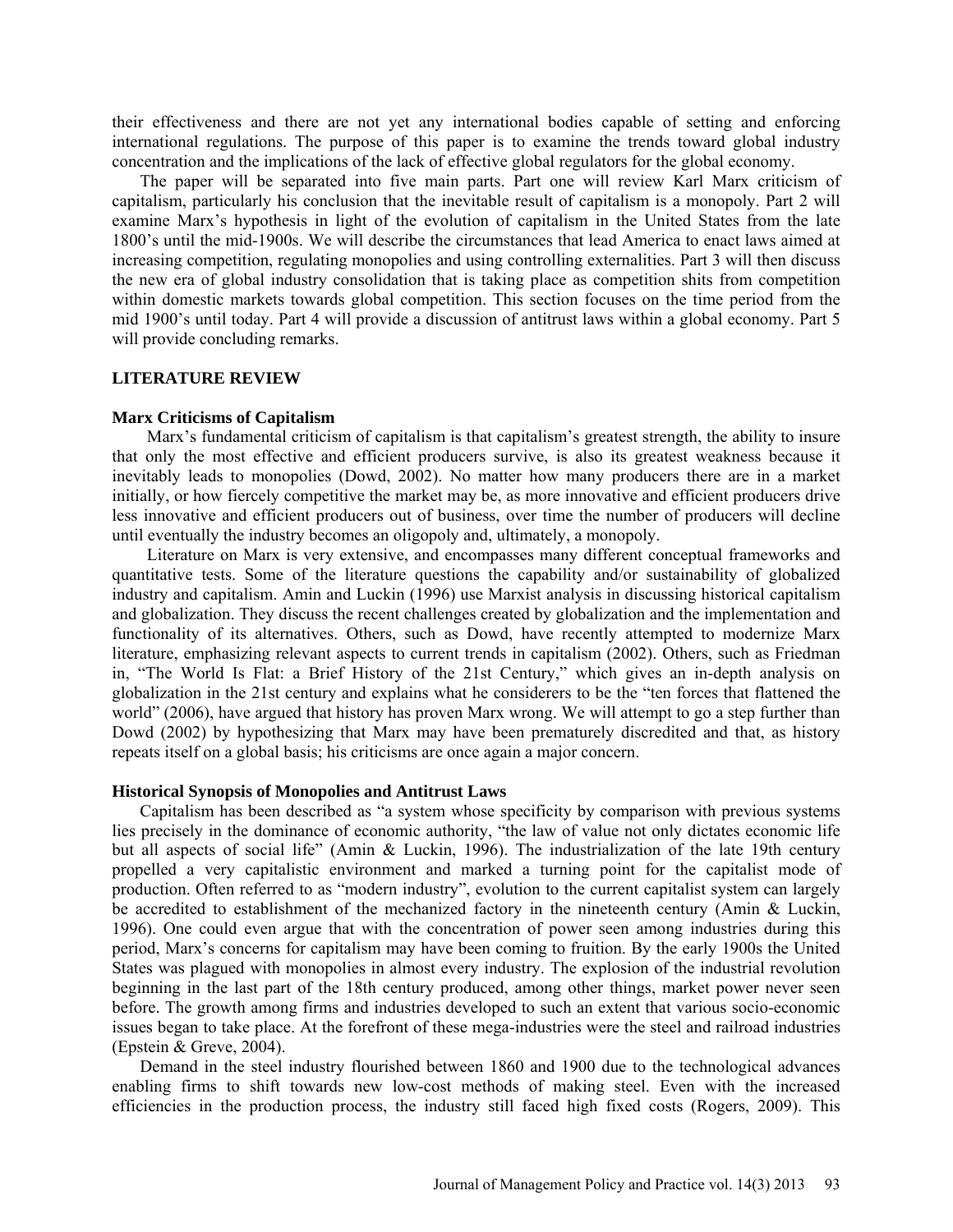problem, combined with the influx of new entrants, and output steadily exceeding demand resulted in price-fixing and mergers among firms. This collusion on price and production has been referred to as "trusts", and often these trusts were highly coordinated. Rogers gives an example of the extent to which the steel industry colluded: The pool organized controlled the behavior of its members through a financial incentive. To be in a price-fixing pool, a firm had to deposit a fund of money in the organizations bank account or "pool" when it first joined and replenished it periodically. If the member firm lowered price or produced beyond its quota, it was fined, and the fine was taken out of its deposit in the pool (2009). These actions resulted in not only the obvious outcome – price fixing, but also blocked potential entrants from entering the market. The results of such actions were of course seen in the form of market inefficiencies, such as higher prices than what would have been seen in a competitive market and constrained supply.

The U.S. railroad industry during this period of industrialization is another example of early industry consolidation; according to Carstenson and Farmer: "the United States railroad industry has indeed mirrored the overall trend of substantial merger activity following regulatory reform" (2008). While there was some consolidation among neighboring railroad companies before the civil war, it wasn't until 1869 (connection of the railroad from east to west) that the railroad companies power reached beyond regional, becoming national, subsequently leading to their high concentration (Conigliaro, Elman, Schreiber, & Small, 1996). The railroads power seemed to result not only in horizontal mergers but vertical mergers as well, "As companies grew larger, they began to take over other related fields. Soon, large trusts were formed that controlled many aspects of both the economy and society; as more and more areas became controlled by the octopus of the railroad industry, it became apparent that regulation was imperative" (Conigliaro et al., 1996).

Harman connects theories of Marx and the monopolization of the late 19th century, "the capitalist firm which exploits the worker is therefore, necessarily in competition with other capitalist firms. If it cannot out compete them, eventually it will be forced out of business" (2010). Industry concentration was not only occurring in the United States. Harman gives examples of other consequences of that era consistent with Marxist ideology:

A quarter century of falling profit rates led to massive pools of poverty in London and other cities and to mass unemployment in the mid-1880's. It was not surprising that Frederick Engles could feel that the logic of Marx's model was working itself out right in front of his eyes in England as "the decennial cycle of stagnation, prosperity, overproduction and crises" seemed to give way to "a permanent and chronic depression (2010).

The growth of industry monopolies during this period also resulted in the birth of industry regulation in the form of antitrust policies. As Kwoka and White note, "the first law to be enacted – the Sherman Act of 1890 – was a reaction to widespread discontent with business during the industrial revolution" (1985). This discontent arose largely out of unreasonable prices for certain tangible and nontangible commodities as a result of collusion among industries. Not only wealth but the land itself seemed to be caught in some centralizing system. In the 1865–1885 period people began to speak of "land monopolies" as well as the "money trust." There were many dimensions to both. Speculators and railroads preempted free land and forced the price up (Piott, 1985).

The trusts formed by these industries, and others, caused inefficiencies in the market, antitrust policy was a form of correction for these inefficiencies. As Epstein and Greve note, "The antitrust laws, in contrast, are designed to preserve the functioning of competitive markets that, at least presumptively, produce allocative efficiency" (2004). Prevention of collusive and/or monopolistic behavior that results in supply constraints and/or price fixing is the main purpose of antitrust law, it intends "to encourage the production of quality goods and services at the lowest prices, with the primary goal of safeguarding public welfare by ensuring that consumer demands will be met by the manufacture and sale of goods at reasonable prices" (West's Encyclopedia of American Law, 1997).

There are three principal federal antitrust laws that mark the foundation for competition policy, the Sherman Act, the Federal Trade Commission Act and the Clayton Act (FTC, 2008; Mueller, 1996). The Sherman act marks an important time in antitrust history, as it was the first law to completely outlaw trusts (Mueller, 1996). Within the law contained two arguably broad based sections. Section 1 forbade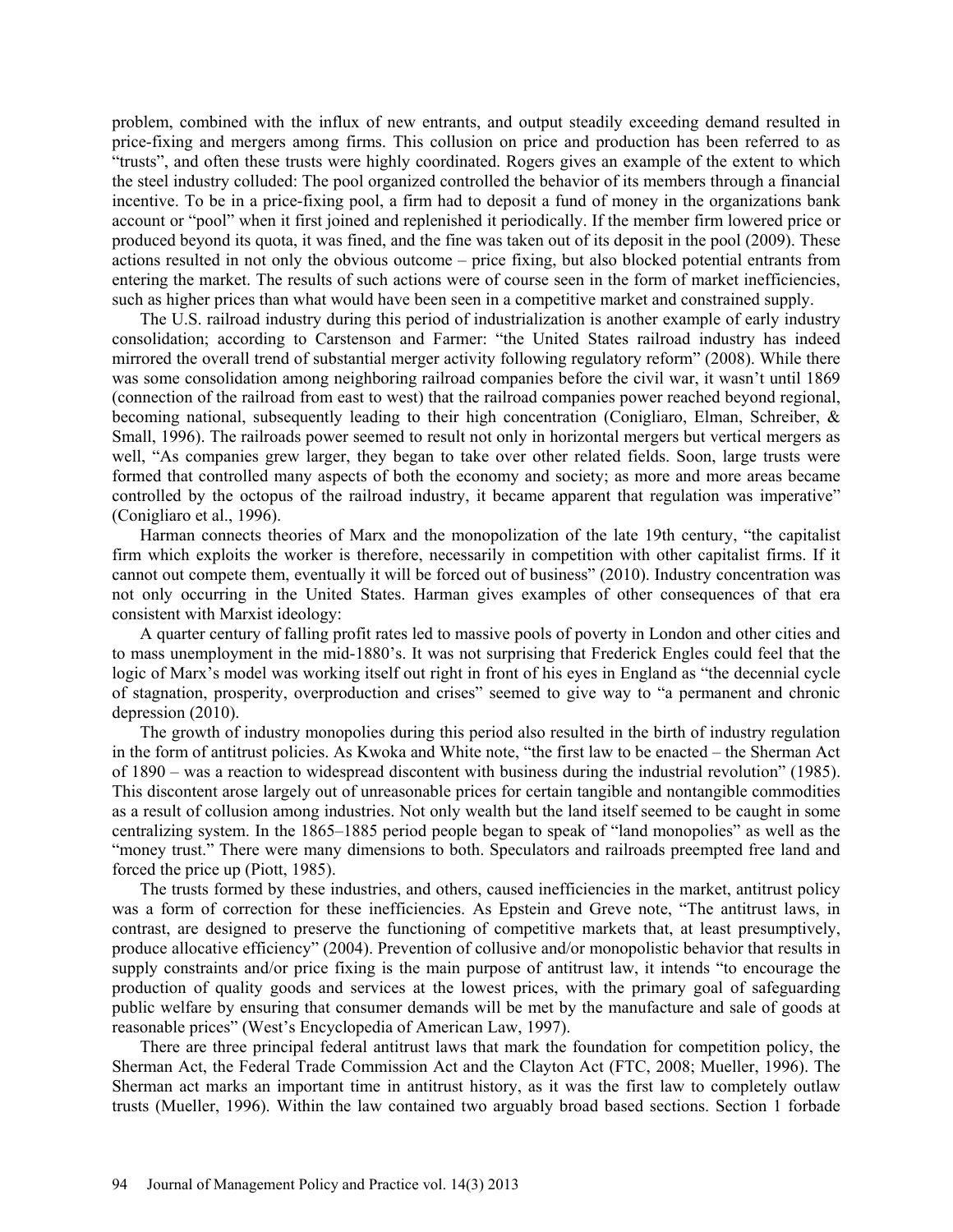any form of collusion that would restrict interstate or foreign commerce, Section 2 restricted attempts to monopolize, as stated by West's Encyclopedia of American Law (1997). The Sherman act largely operated as a temporary fix, since, firms found loopholes in the law and continued to monopolize to an extent.

To counter the shortcomings of the Sherman Act, the Federal Trade Commission Act was established, creating the FTC. Primarily, "the Federal Trade Commission Act bans, "unfair methods of competition," and, "unfair or deceptive acts or practices," which is similar to what the Sherman Act does. The FTC acts as a means of enforcement since violators of the Sherman Act are also in violation of the FTC Act (FTC, 2008). The Clayton Act was another policy enacted to address weaknesses of antitrust law. One of the main reasons the Sherman Act was limited in preventing collusive behavior was the generalized nature of its restrictions. The Clayton Act took a more micro approach at competition policy, since it, "addresses specific practices that the Sherman Act does not clearly prohibit, such as mergers and interlocking directorates (that is, the same person making business decisions for competing companies)," (FTC, 2008).

The interpretations of these laws and degrees to which they are enforced have fluctuated over the past century. Since the monopolization of industry that began forming around the turn of the century, the U.S. has taken a less restrictive approach to antitrust enforcement. As World War I and the 1920s reversed the outlook of previous years, antitrust policy was characterized by the hands-off policies of President Calvin Coolidge, who declared, "The business of America is business." Economic trends created and supported this attitude; prosperity seemed a worthwhile reward" (West's Encyclopedia of American Law, 1997). In part, the relaxation of the enforcement of antitrust laws was the result of a second major force that reversed the Marx effect.

## **The Era of Global Industry Consolidation**

## *The First Wave of Globalization*

Although antitrust law was, and remains, a major solution to the monopolies of the last century, antitrust laws are not the only reason the power of monopolies receded. The  $2<sup>nd</sup>$  major influence on national monopoly power was a first wave of globalization that started in the early part of the  $20<sup>th</sup>$ century. Advances in transportation and technology made it easier and easier for companies to compete on a global basis. Instead of competing with other national companies for domestic market share, companies were increasingly competing with other major companies from other countries for global market share. The move from national markets to global markets increased the number of producers in a given industry leading to increased competition and many of the positive effects of competitive markets. For example, in the U.S. the automobile market went from a national market dominated by three, and almost two, firms to a more competitive market with strong competitors from Europe, Japan, and South Korea.

As monopolization started to happen in the U.S. once could conclude that Marx's theory on capitalism was partly correct. One way to describe Marx's theory on capitalism is with an inverted U hypothesis of globalization1. Globalization leads to increased efficiency and increased competition initially (as a result of lenient trade policies etc.), until it reaches a steady state, then, any increase in globalization will ultimately lead to decreased competition and higher concentration (from the consolidation of firms at the global level).

## *Second Era of Globalization*

While changes in technology and transportation paved the way for global emersion of business and trade, it wasn't until recently that the globalization of nations would reach full force. Some consider the current time period as the "second era of globalization," starting from 1989 to the present. According to Amin & Luckin, "the dominant economic actors of the current day  $-$  large multinational firms  $-$  are capable of developing global strategies of their own, which to a great extent free them from the tutelage of states' national policies" (1996). Friedman largely accredits the causes of globalization to two events – the fall of the Berlin wall, symbolizing a "seamless" world thereafter, and the birth of the internet, allowing the sharing and spreading of ideas (Friedman, 2006). The creation of the worldwide web was a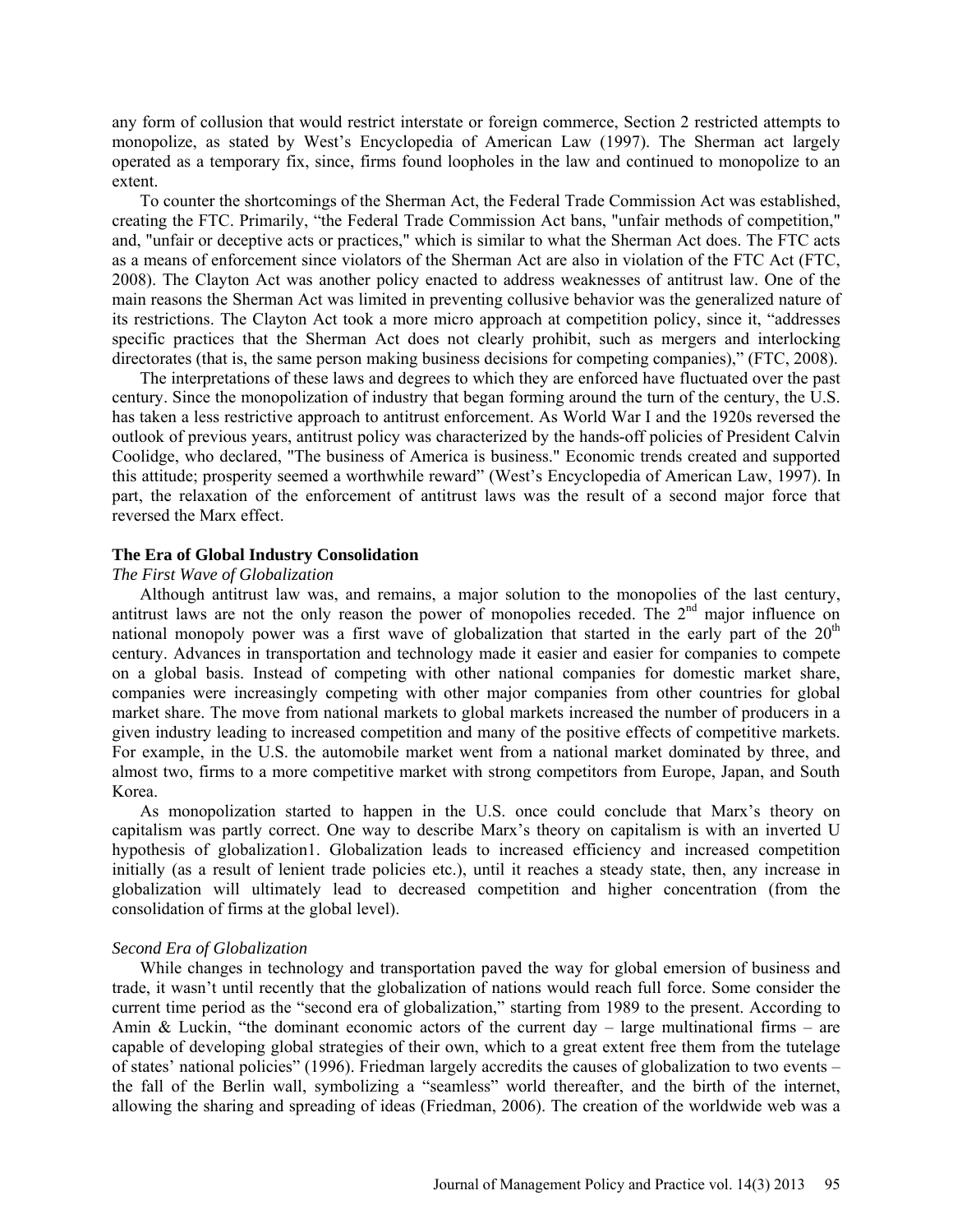fundamental step for capitalism to reach its full capacity; Marx describes capitalism within his framework as "the need and ability to "nestle everywhere, settle everywhere, and establish connections everywhere." Even at a time when the world was seemingly larger, or less interconnected than today, Marx still foresaw the force of which capitalism could/would propel itself. While attempting to "update" and reconcile some of Marx's theories to present times, Dowd discusses the differences that distinguish this era of globalization from the previous.

In Marx's time, centralization, "was thus a narrower concept than today, and its reference point was national. Our time, in contrast, has seen not only an intensification of all forms of "M&A's," but their becoming intersectoral (including those between all other sectors and finance); that in turn evolved naturally into an explosion of transnational corporations, themselves crossing not only all borders but all forms of combination." (2002).

The extent to which mergers and acquisitions have increased can be seen almost weekly in newspaper articles, according to Merced and Kane of the New York Times, "Global dollar volume in announced mergers and acquisitions rose 23.1 percent in 2010, to \$2.4 trillion" (2011). As shown in figure 1, worldwide merger activity more than doubled from around 2002 up until approximately 2007, where merger and acquisition activity began to drop off, mainly believed to be a result of the recent recession. Even still, global M&A activity is on the rise once again. Unlike earlier parts of the 20th century, when the U.S. was virtually the only thriving economy, many segments of the world are doing just as well economically; some may argue they are doing better. While the U.S. still "accounts for 34% of global deal volume, the biggest theme in mergers and acquisitions in 2010 was the growth in emerging markets. In the Asia-Pacific region, deal volume jumped 43.5 percent, according to Merced and Cane (2011).

## **FIGURE 1**



#### **Mergers and Acquisitions**

Retrieved from: http://dealbook.nytimes.com

#### **REGULATION IN A GLOBAL WORLD**

With firms branching out into global competition and countries lowering their trade barriers to promote such competition, the absence of effective global regulation once again raises Marx concerns. Because of strong federal governments, national governments were able to pass and enforce, through the uses of military or police force where necessary, laws that regulated externalities, such as pollution, and antitrust. At the moment there is no strong federal government at the global level and, therefore, no one to pass and enforce laws that effectively regulate externalities or antitrust. Epstein and Greve raise a Marx like concern, "when firms have international market power, one would expect them to behave as monopolists just like domestic firms with market power<sup>5</sup> (2004). Therefore, without any dominant form of regulatory governance, industry concentration could very well replicate what was seen in the late 19th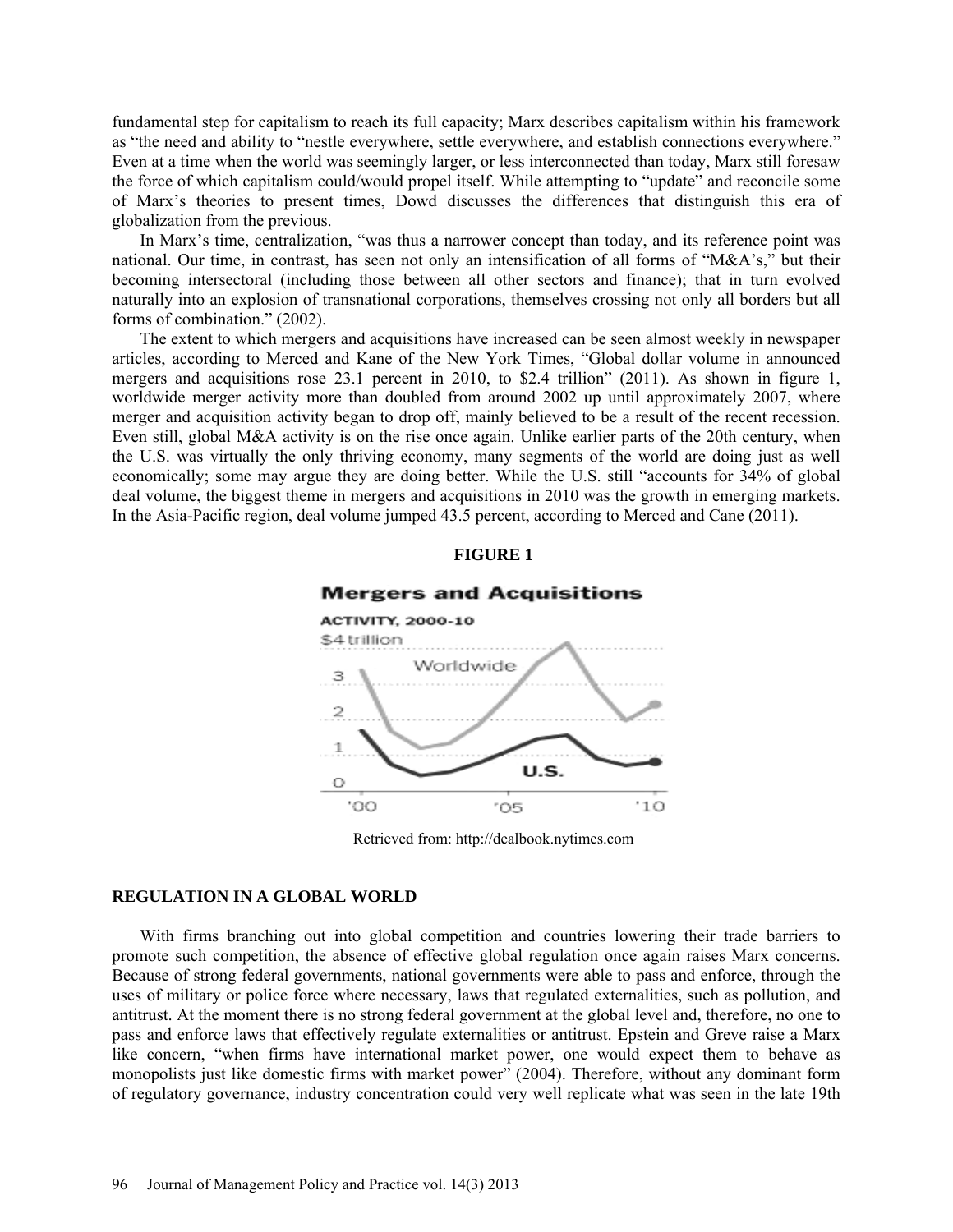century, though, globally instead of nationally. Carstensen & Farmer discusses this tendency towards M&A's: The transformation of formerly regulated or noncompetitive industries to competition is closely linked with merger movements. The historical record demonstrates that once faced with competition, leading firms in these industries began to merge. This has been the pattern in airlines, banks, railroads, electric and gas utilities, health care and, with great prominence, telecommunications (2008).

While some may argue that reaching that level of concentration is unlikely, one should consider current industries that hold a considerable global market share. "Although it may be more difficult to establish and maintain market power internationally, there is no reason to believe that it is impossible or, for that matter, rare. Industries such as pharmaceuticals, passenger aircraft, and software illustrate the phenomenon" (Epstein & Greve, 2004).

There are actually quite a few firms who have emerged into the global market that hold what can be considered a significant share within global industries, ranging from manufacturing, financial intermediation, and transport service along with other service industries. For example, The European Aeronautic Defense and Space Company and The Boeing Company combined hold more than 50% market share within the global civil aerospace products manufacturing industry. Goldman and Sachs hav2 20.20% market share within the global investment banking and brokerage industry and Vivendi holds 20.10% within the global music production and distribution industry. United Parcel Service holds 23.80%, within the global logistics – couriers industry (IBISW, 2011).

We do not intend to imply that the monopolization that had plagued the United States in the late 19th century has emulated itself at the global level, creating one dominant firm controlling an entire global industry. However, it does appear that a number of industries are starting to exhibit Marx, "inevitable move toward a monopoly."

The increase in oligopoly power at the global level presents unprecedented challenges. Reaching a cross-country consensus on competition policy is a difficult. Epstein & Greve discuss some of the issues that arise when attempting to unite foreign and domestic competition policy. Competition policy embodies imprecise normative judgments that invite controversy and defection rather than consensus and commitment. Because its scope extends to such a wide range of economic activity, it has the potential to inflict significant costs on many transactors. In particular, competition policy tempts states both to impose nominally neutral policies that favor local producers and consumers at the expense of global welfare, and to administer their policies in a discriminatory fashion to similar ends" (2004).

While more and more countries are adopting competition policies, this seemingly positive step towards unification of trust law has its negative effects. "Nearly one hundred jurisdictions now have antitrust laws" according to Epstein & Greve, this raises increasing issues of "jurisdictional overlaps" since many countries will assert their "jurisdiction over extraterritorial conduct that has a domestic impact" (2004).

Antitrust enforcement agencies around the world have tried to cope with the increased power of global corporations by staying in regular and increasing contact with one another on individual merger cases as well as on general issues of mutual enforcement interest. Through instruments such as the 1995 Recommendation of the Organization for Economic Co-operation and Development (OECD) that its 29 members cooperate with one another in antitrust enforcement and bilateral agreements like that which exists between the United States and the European Community, the antitrust agencies notify one another when a case under investigation affects another's important interests and they share what information they can and otherwise cooperate in the investigation and resolution of those cases (1999).

Richard Parker, Senior Deputy Director of the Bureau of Competition FTC, presenting on global merger enforcement, discussed the implementation of the Organization for Economic Co-operation and Development (OECD) and concluded with examples of global merger enforcement. While attempts at unified standards of competition policy are underway, the efforts of the OECD are considered to have substantial limitations on enforcing global merger laws. Epstein and Greve state: Information sharing or "soft" cooperation has also been pursued at the Organization for Economic Co-operation and Development, which has generated several aspirational texts. None of these impose obligations on states,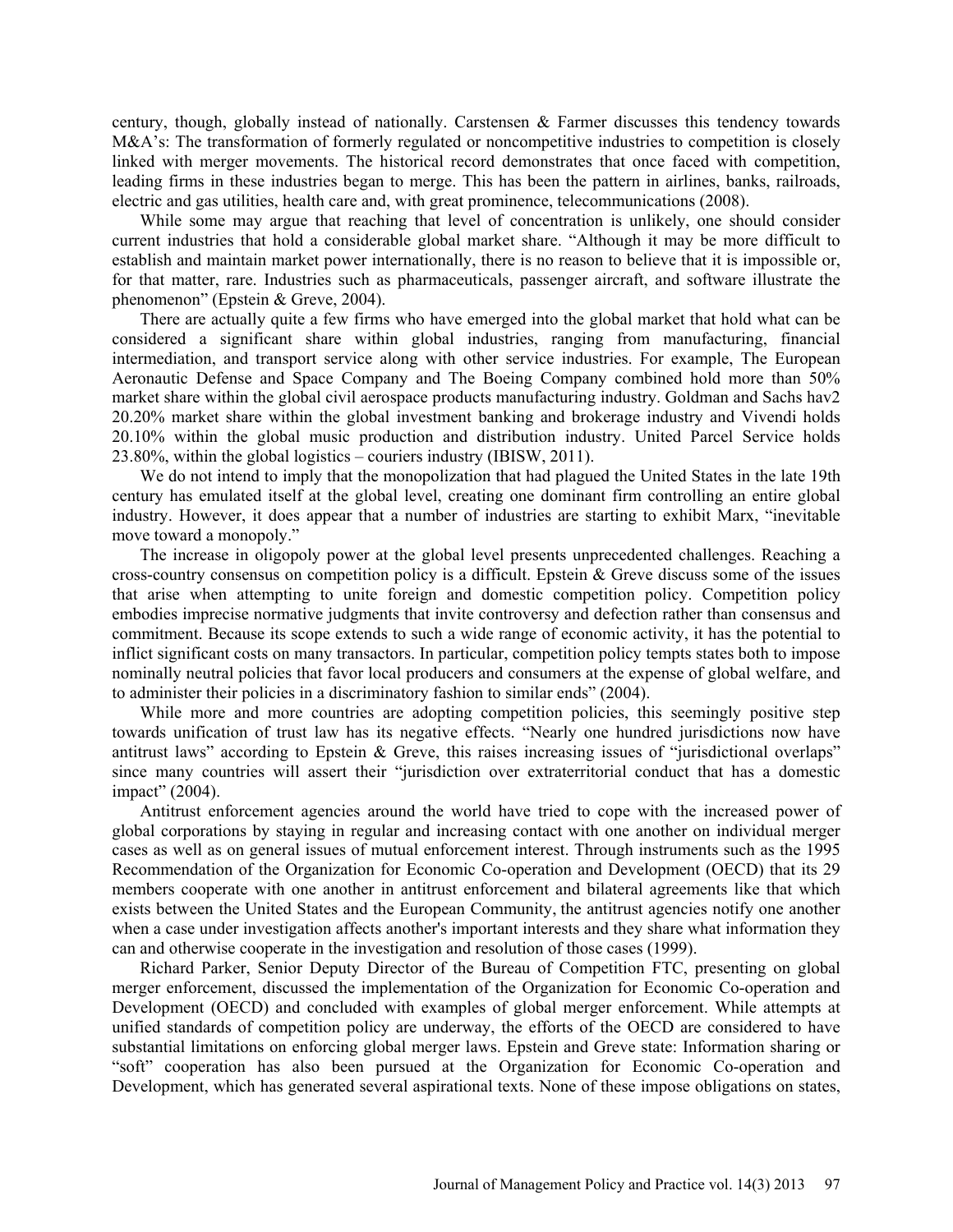and they are not intended to do so. Their goals are modestly limited to improving communication on competition issues.

History shows us that even with a strong federal government with the ability to enforce laws through the use of force where necessary, such as the United States federal government has on its states, firms are very good at ignoring or getting around antitrust laws. If the U.S. government did not have strong federal power over states, and it was up to the states to reach agreements on antitrust laws, one can easily imagine that there would likely be problems resulting in less strenuous competition policy. Take for example state control over age discrimination laws. When these laws originated, states chose whether to enact policies aimed at protecting workers rights. By 1960 only 8 states had age discrimination laws until the federal government enacted such regulations as the Age Discrimination Employment Act of 1967 (ADEA). This, along with the Department of Labor in 1979 giving administrative authority to the U.S. Equal Employment Opportunity Commission (EEOC), established unified laws protecting individual employment rights (Lahey, 2007). Without this dominant authority of the federal government, fair employment practices may still continue to be a regionally dependent right. In the current era of globalization, where industry's actions domestically can be felt by all corners of the globe and vice versa, without a global entity with strong "federal" powers capable of monitoring and enforcing competition policy, it seems reasonable to conclude that Marx may in fact be proven correct: the inevitable result of the efficient market is increasing concentration of power resulting in global oligopolies or, eventually, monopolies.

# **CONCLUSIONS**

Over 100 years before globalization, largely led by capitalism, reached a point at which the world would be interconnected in virtually every way Marx felt the need to write on the short comings and flaws of capitalism. Around the time of his death, with the consolidation of industry (among other things) there was increased evidence of the validity of some of his beliefs and concerns regarding capitalism. However, the ability of the U.S. federal government to establish and enforce domestic antitrust laws and other regulations and the increased competition that resulted from the transition from national to global markets made it appear Marx concerns might not be as critical as he believed. Today, however, no one can deny the fact that the world is indeed smaller than it once was, allowing industries, firms and even people to create a significant impact on the world.

Although intervention has been largely successful at the domestic level, since there is no global entity capable of establishing unified standards, laws or guidelines for global firms to follow, and, as far as we know, there are no inter galactic competitors ready to enter world markets, the possibility of history repeating itself in emerging global industries should be of grave concern. If global monopolies and externalities develop globally, as they did in the US during the 1800s, and there is no strong federal government to control externalities or regulate antitrust, Marx nightmares could come back to haunt us all with significant negative impact not only on world economies but on the world's environment and standards of living.

# **REFERENCES**

Amin, S., Luckin, D. (1996). The Challenge of Globalization. *Review of International Political Economy,* 3, 216-259.

Carstenson, P.C., Farmer, S. B. (2008). *Competition Policy and Merger Analysis in Deregulated and Newly Competitive Industries.* Northampton, MASS: Edward Elgar Publishing's, Inc.

Conigliaro, A., Elman, J., Schreiber, J., Small, T. (1996). The Danger of Corporate Monopolies: History of American Railroads. *Computers, Ethics, and Social Responsibility at Stanford University.* Retrieved from: